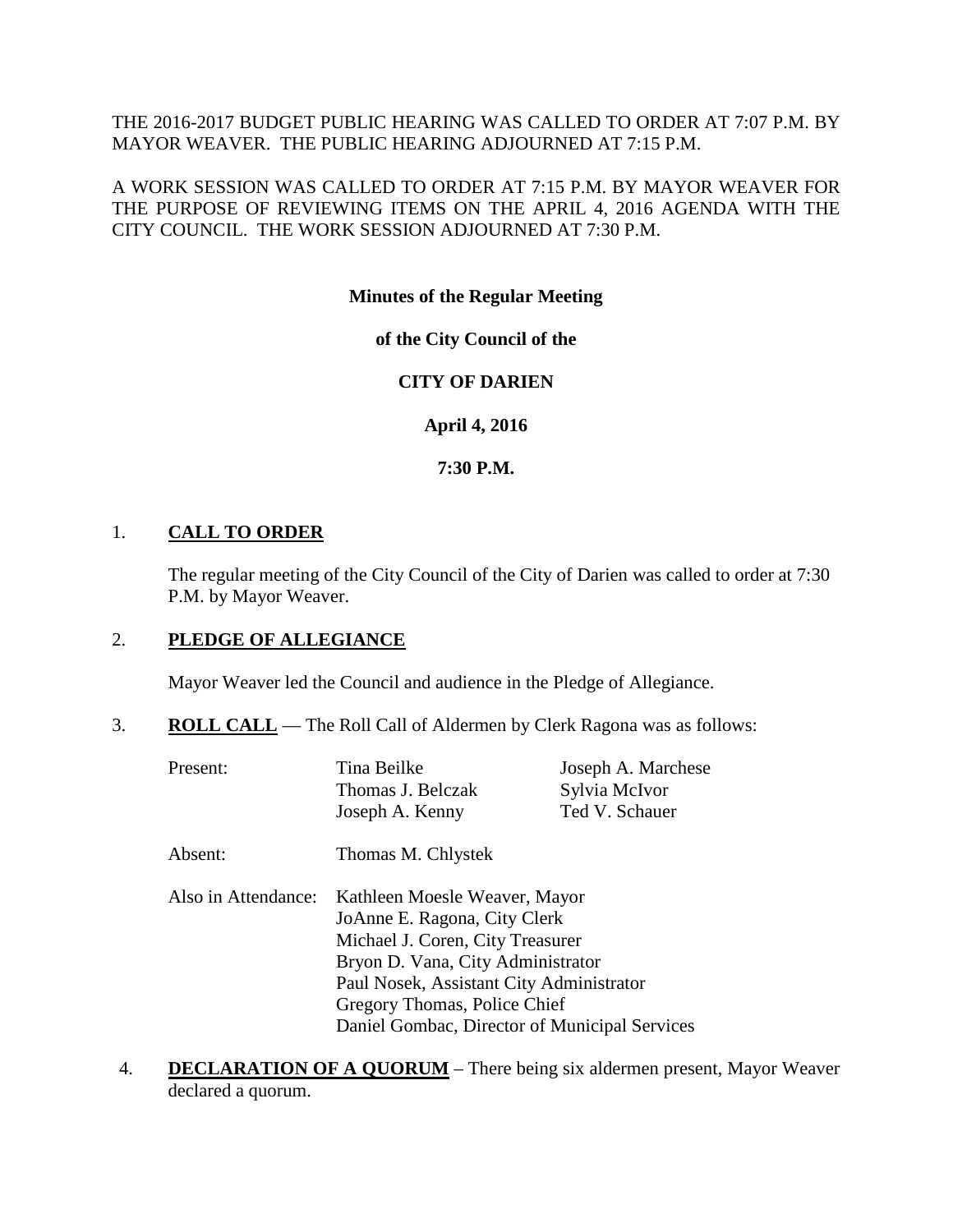#### 5. **QUESTIONS, COMMENTS AND ANNOUNCEMENTS – GENERAL**

There were none.

### 6. **APPROVAL OF MINUTES** – March 21, 2016 City Council Meeting

It was moved by Alderman Schauer and seconded by Alderman Belczak to approve the minutes of the City Council Meeting of March 21, 2016.

| Roll Call: | Ayes:    | Beilke, Belczak, Kenny, Marchese, Schauer |
|------------|----------|-------------------------------------------|
|            | Abstain: | McIvor                                    |
|            | Nays:    | None                                      |
|            | Absent:  | Chlystek                                  |
|            |          | Results: Ayes 6, Nays 0, Absent 1         |

# **MOTION DULY CARRIED**

### 7. **RECEIVING OF COMMUNICATIONS**

Alderman Marchese received communication from Neil Christensen regarding the food and beverage tax and the impact the increase will have on new businesses. Mayor Weaver appreciated comments received; she advised the increase was a necessity to maintain the same level of services for residents.

Alderman Beilke…

... received a call from a resident, 400 block of  $71<sup>st</sup>$  Street, who agreed that the City not allocate funds for DarienFest; resident felt helping to fund the  $4<sup>th</sup>$  of July Parade was good.

...advised a resident inquired about the status of creating a crosswalk at  $68<sup>th</sup>$  Street & Clarendon Hills Road. Administrator Vana commented that funds were not included in the budget.

Mayor Weaver shared communication received from Marian Krupicka thanking the Mayor, City Council, city officials, and nominating committee for being recognized as the 2016 Citizen of the Year.

Alderman Beilke and Council received a letter from Attorney Gabriella Comstock on behalf of Woodmere Townhome Association. Director Gombac provided a summary of the plans for an Office Research and Light Industrial (OR&I) warehouse at 7879 Lemont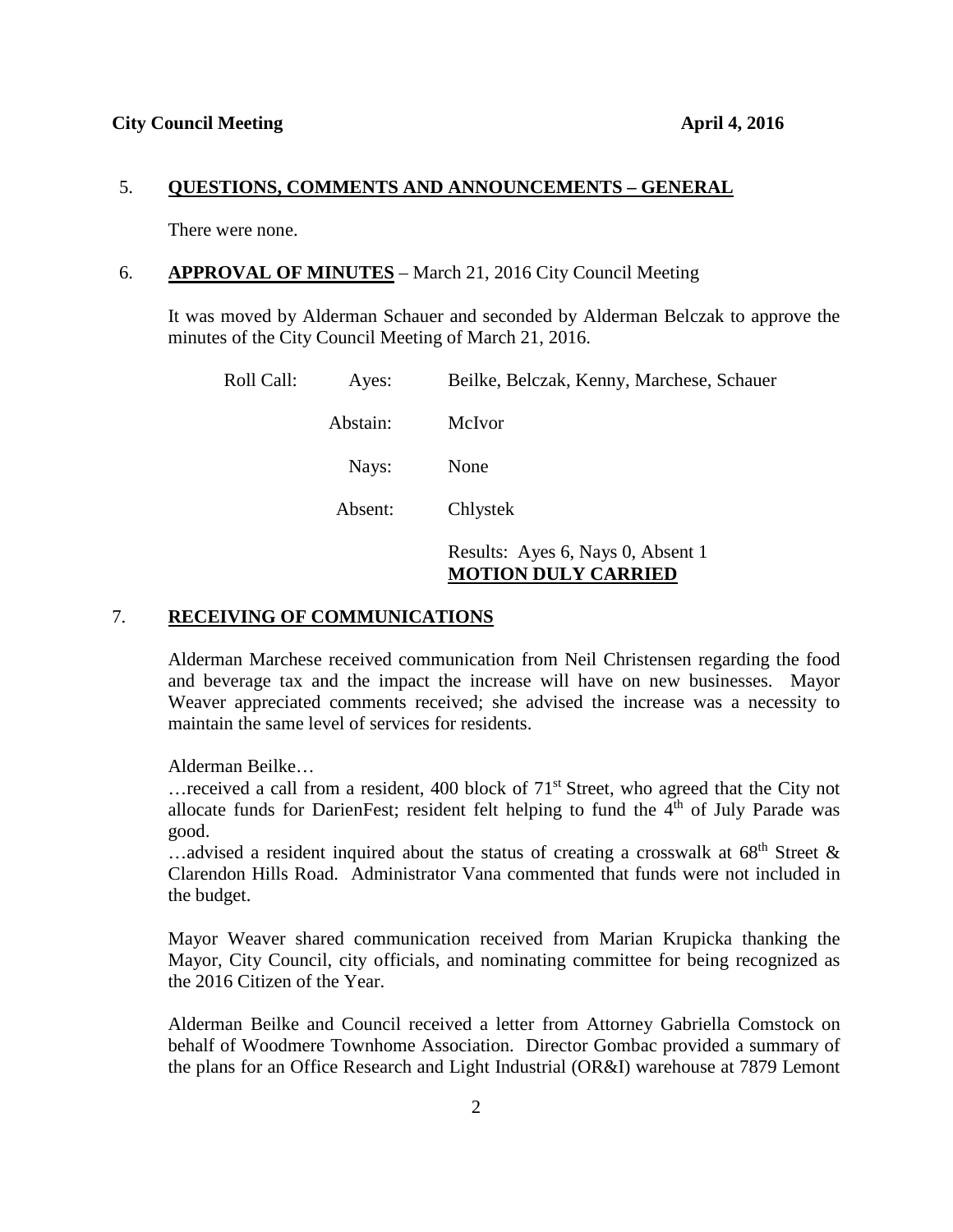Road; he responded to legal counsel with an invitation for a forum to present the concept plan. Director Gombac addressed questions from Council.

Mayor Weaver acknowledged receipt of letters from the Mayors of Downers Grove and Woodridge regarding the  $4<sup>th</sup>$  of July fireworks.

Alderman McIvor inquired about the Nicor service work being done in Farmingdale Village; Assistant Administrator Nosek will investigate and respond to questions. He advised that a Nicor representative will provide an Annual Report in May.

#### 8. **MAYOR'S REPORT**

# **A. DARIEN DISTRICT 61 – 2016 "GREAT STARTS IN DISTRICT 61" HONOREE MS. LAUREN KAESEBERG**

Mare Chiaro, member of District 61 Educational Foundation, reviewed the mission of the foundation and the "Great Starts in District 61" program. Ms. Chiaro provided a biography on Honoree Ms. Lauren Kaeseberg. Ms. Kaeseberg, Legal Director for the Chicago office of the IL Innocence Project, shared her experiences and answered questions from Council.

#### 9. **CITY CLERK'S REPORT**

Clerk Ragona announced a Meet and Greet with Mayor Weaver will be held on Monday, April 18, 2016 at 6:00 P.M. at City Hall in the Conference Room.

# 10. **CITY ADMINISTRATOR'S REPORT**

There was no report.

#### 11. **DEPARTMENT HEAD INFORMATION/QUESTIONS**

### **A. MUNICIPAL SERVICES**

Director Gombac provided the following update:

- Brush pickup begins April 25-29, 2016.
- The proposed warehouse at 7879 Lemont Road will be discussed at the Municipal Services Meeting on April 25, 2016
- The I-55 Managed Lane Project and Noise Forum will be held on April  $6<sup>th</sup>$ from 5:30 - 7:30 P.M. at the Burr Ridge Middle School,  $15W451$   $91<sup>st</sup>$ Street, and on April  $7<sup>th</sup>$  from 5:30 - 7:30 P.M. at Thomas Jefferson Junior High School, 7200 Janes Avenue, Woodridge.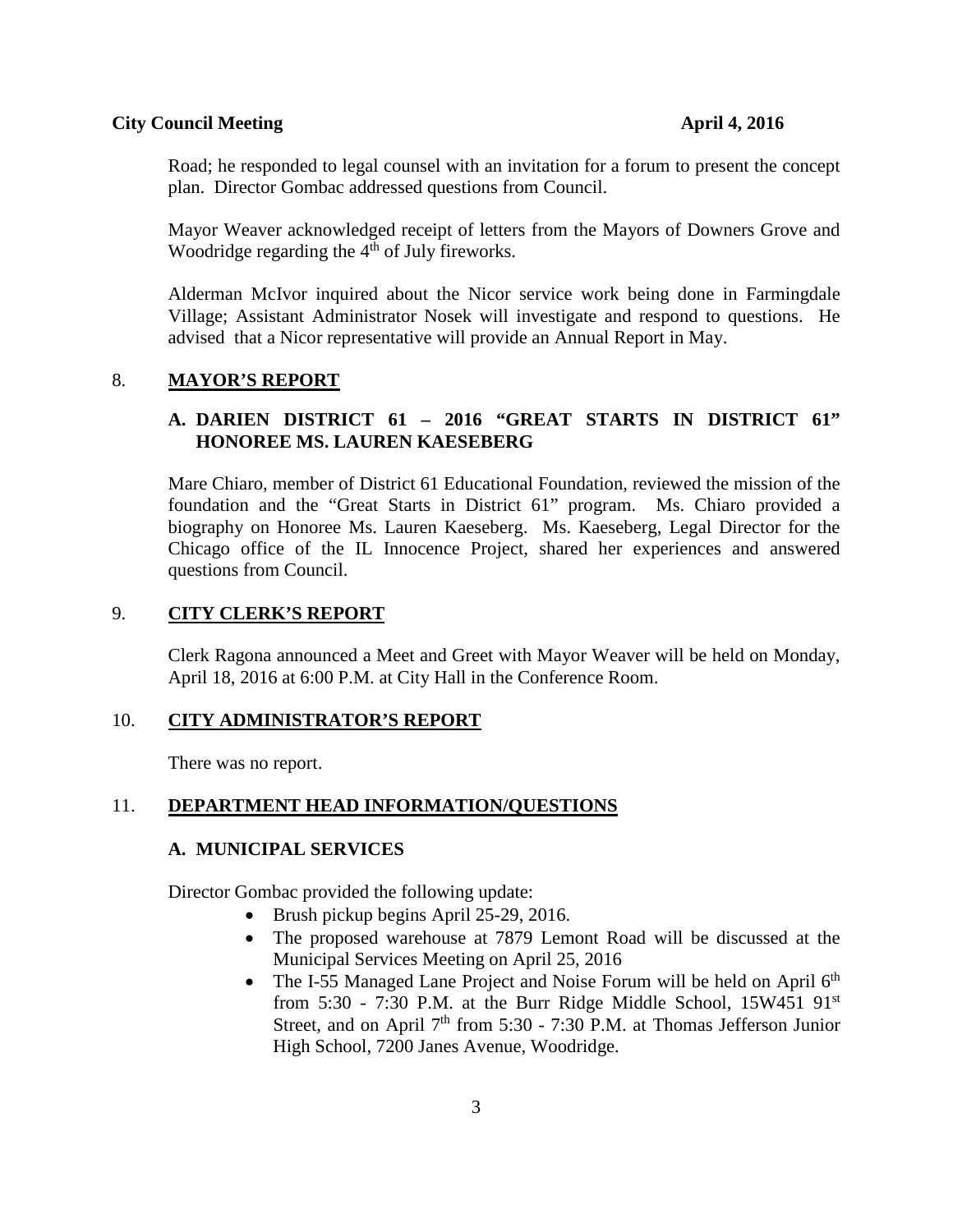- Received notification about a construction project from Interstate 355 to Willow Springs Road. Upon review will communicate details.
- Construction work for Plainfield Road & Bailey Road is scheduled to begin on April  $18<sup>th</sup>$ .

#### **B. POLICE DEPARTMENT – NO REPORT**

#### 12. **TREASURER'S REPORT**

#### **A. WARRANT NUMBER 15-16-22**

It was moved by Alderman Belczak and seconded by Alderman Schauer to approve payment of Warrant Number 15-16-22 in the amount of \$203,267.77 from the enumerated funds; and \$243,099.13 from payroll funds for the period ending 03/17/16; for a total to be approved of \$446,366.90.

| Roll Call: | Ayes:   | Beilke, Belczak, Kenny, McIvor, Marchese,<br>Schauer                        |  |  |
|------------|---------|-----------------------------------------------------------------------------|--|--|
|            | Nays:   | None                                                                        |  |  |
|            | Absent: | Chlystek<br>Results: Ayes 6, Nays 0, Absent 1<br><b>MOTION DULY CARRIED</b> |  |  |

# 13. **STANDING COMMITTEE REPORTS**

**Administrative/Finance Committee** – Chairman Schauer advised the minutes of the February 1, 2016 meeting were approved and submitted to the Clerk's Office. He announced the next Administrative/Finance Committee Meeting is scheduled for May 2, 2016 at 6:00 P.M.

**Municipal Services Committee** – Alderman Marchese advised the minutes of the March 17, 2016 meeting were approved and submitted to the Clerk's Office. He announced the next meeting of the Municipal Services Committee has been scheduled for April 25, 2016 at 6:30 P.M.

**Police Committee** – Alderman McIvor advised the next Police Committee Meeting scheduled for April 18, 2016 was cancelled due to lack of a quorum.

#### 14. **QUESTIONS AND COMMENTS – AGENDA RELATED**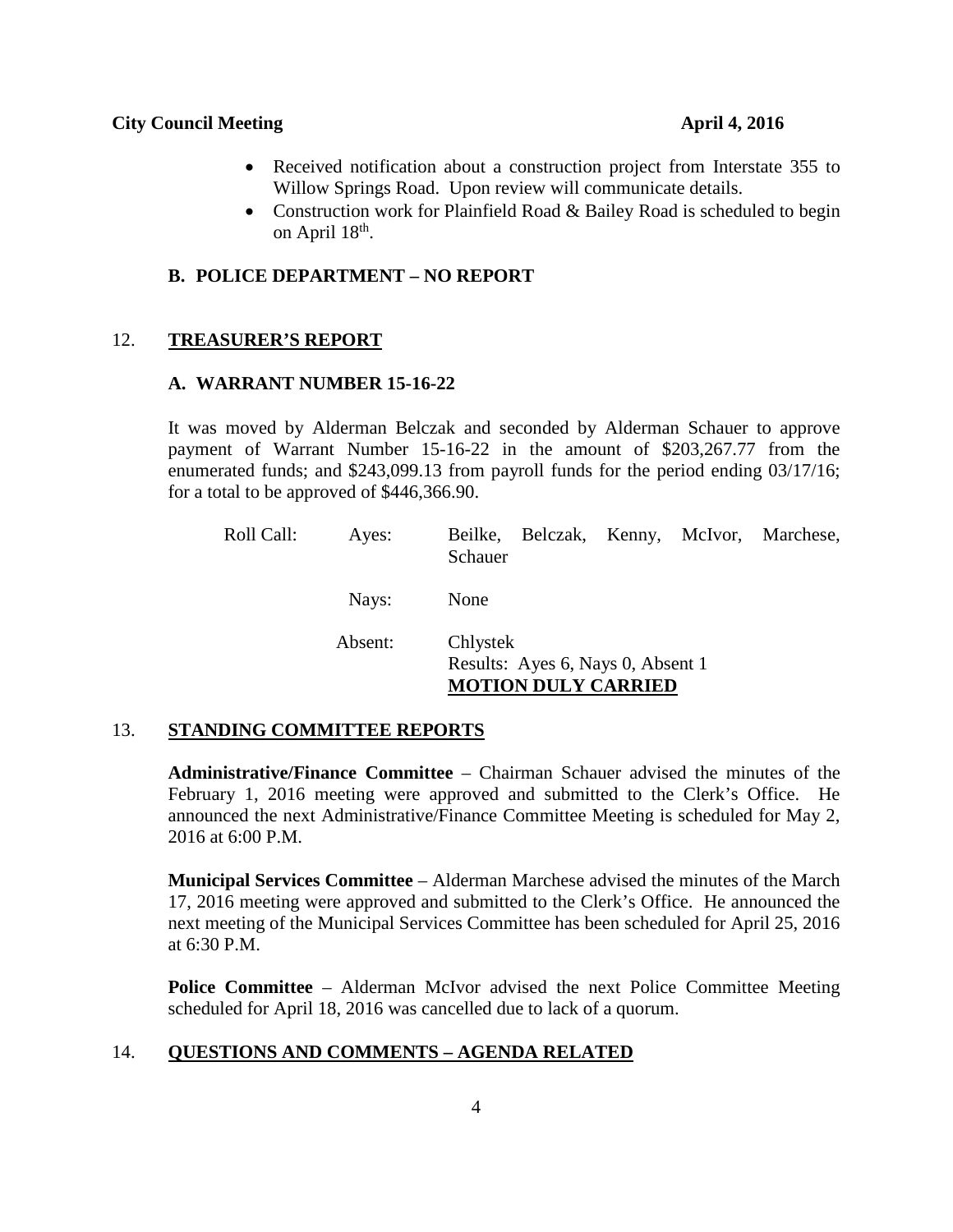Neil Christensen voiced concerns; about the 1.25% food and beverage tax. He felt this additional tax would discourage businesses from relocating to Darien and asked Council to reconsider. He also spoke about the \$0.02/gallon gas tax

Lauren Kaeseberg, asked the Council to consider adding a crosswalk between  $67<sup>th</sup>$  Street and Plainfield on Clarendon Hills Road. Director Gombac shared the results from prior studies; he stated that a mid-block crosswalk was not recommended by traffic engineers.

#### 15. **OLD BUSINESS**

# A. **CONSIDERATION OF A MOTION TO REMOVE FROM TABLE A RESOLUTION AUTHORIZING THE MAYOR TO AMEND THE PRIVATE PROPERTY-DEVELOPMENT STORM WATER MANAGEMENT ASSISTANCE POLICY FOR AN ADDITIONAL FUNDING LEVEL, LEVEL 2 FOR THE REAR YARD DRAINAGE ASSISTANCE PROGRAM**

It was moved by Alderman Belczak and seconded by Alderman Beilke to Remove from Table a Resolution Authorizing the Mayor to Amend the Private Property-Development Storm Water Management Assistance Policy for an Additional Funding Level, Level 2 for the Rear Yard Drainage Assistance Program.

| Roll Call: | Ayes:   | Beilke, Belczak, Kenny, Marchese, McIvor,<br>Schauer |  |  |
|------------|---------|------------------------------------------------------|--|--|
|            | Navs:   | None                                                 |  |  |
|            | Absent: | Chlystek                                             |  |  |

Results: Ayes 6, Nays 0, Absent 1 **MOTION DULY CARRIED**

# **B. CONSIDERATION OF A MOTION TO APPROVE A RESOLUTION AUTHORIZING THE MAYOR TO AMEND THE PRIVATE PROPERTY-DEVELOPMENT STORM WATER MANAGEMENT ASSISTANCE POLICY FOR AN ADDITIONAL FUNDING LEVEL, LEVEL 2 FOR THE REAR YARD DRAINAGE ASSISTANCE PROGRAM**

It was moved by Alderman Marchese and seconded by Alderman Beilke to approve

#### **RESOLUTION NO. R-38-16**

| $\mathbf{A}$   |                        |  | RESOLUTION AUTHORIZING |  |  |
|----------------|------------------------|--|------------------------|--|--|
|                | THE MAYOR TO AMEND THE |  |                        |  |  |
| <b>PRIVATE</b> |                        |  | <b>PROPERTY-</b>       |  |  |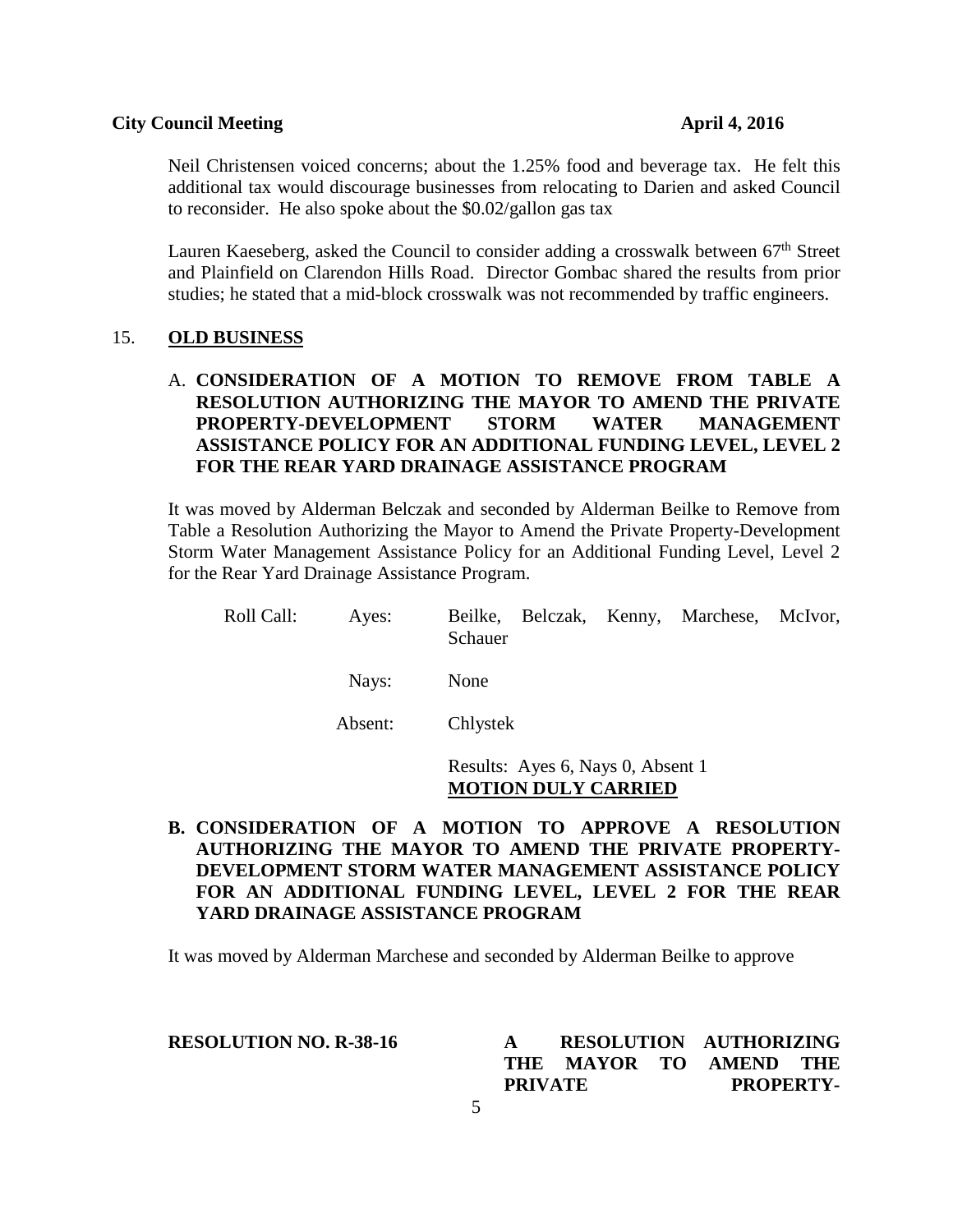**DEVELOPMENT STORM WATER MANAGEMENT ASSISTANCE POLICY FOR AN ADDITIONAL FUNDING LEVEL, LEVEL 2 FOR THE REAR YARD DRAINAGE ASSISTANCE PROGRAM**

as presented.

Council discussed the proposed Rear Yard Drainage Assistance Program including: utilizing taxpayers money for work on private property, negotiating rates for the proposed work, cause of drainage problems, drainage work increases value of property, curb & gutter verses ditch, and private versus public property.

| Roll Call:<br>Ayes: | Beilke, Belczak, Marchese, Schauer |
|---------------------|------------------------------------|
|---------------------|------------------------------------|

Nays: Kenny, McIvor

Absent: Chlystek

Results: Ayes 4, Nays 2, Absent 1 **MOTION DULY CARRIED**

#### 16. **CONSENT AGENDA**

It was moved by Alderman Kenny and seconded by Alderman Marchese to approve by Omnibus Vote the following items on the Consent Agenda:

- **A. CONSIDERATION OF A MOTION GRANTING A WAIVER OF THE RAFFLE LICENSE BOND REQUIREMENT FOR THE DARIEN DISTRICT 61 EDUCATIONAL FOUNDATION**
- **B. CONSIDERATION OF A MOTION TO GRANTING A WAIVER OF THE RAFFLE LICENSE BOND REQUIREMENT FOR THE DARIEN CHAMBER OF COMMERCE**
- **C. ORDINANCE NO. O-11-16 AN ORDINANCE APPROVING A MAJOR AMENDMENT TO A FINAL PLANNED UNIT DEVELOPMENT PLAN AND A FINAL PLAT OF SUBDIVISION (PZC 2015-20: 8433 BAILEY ROAD, SOCIETY OF MOUNT CARMEL – SOCIETY OF THE LITTLE FLOWER – NATIONAL SHRINE TO ST. THERESE)**
- **D. ORDINANCE NO. O-12-16 AN ORDINANCE AMENDING TITLE 3, CHAPTER 3, SECTION 3-3-7, "CLASSIFICATION OF LICENSES AND FEES", OF THE DARIEN CITY CODE**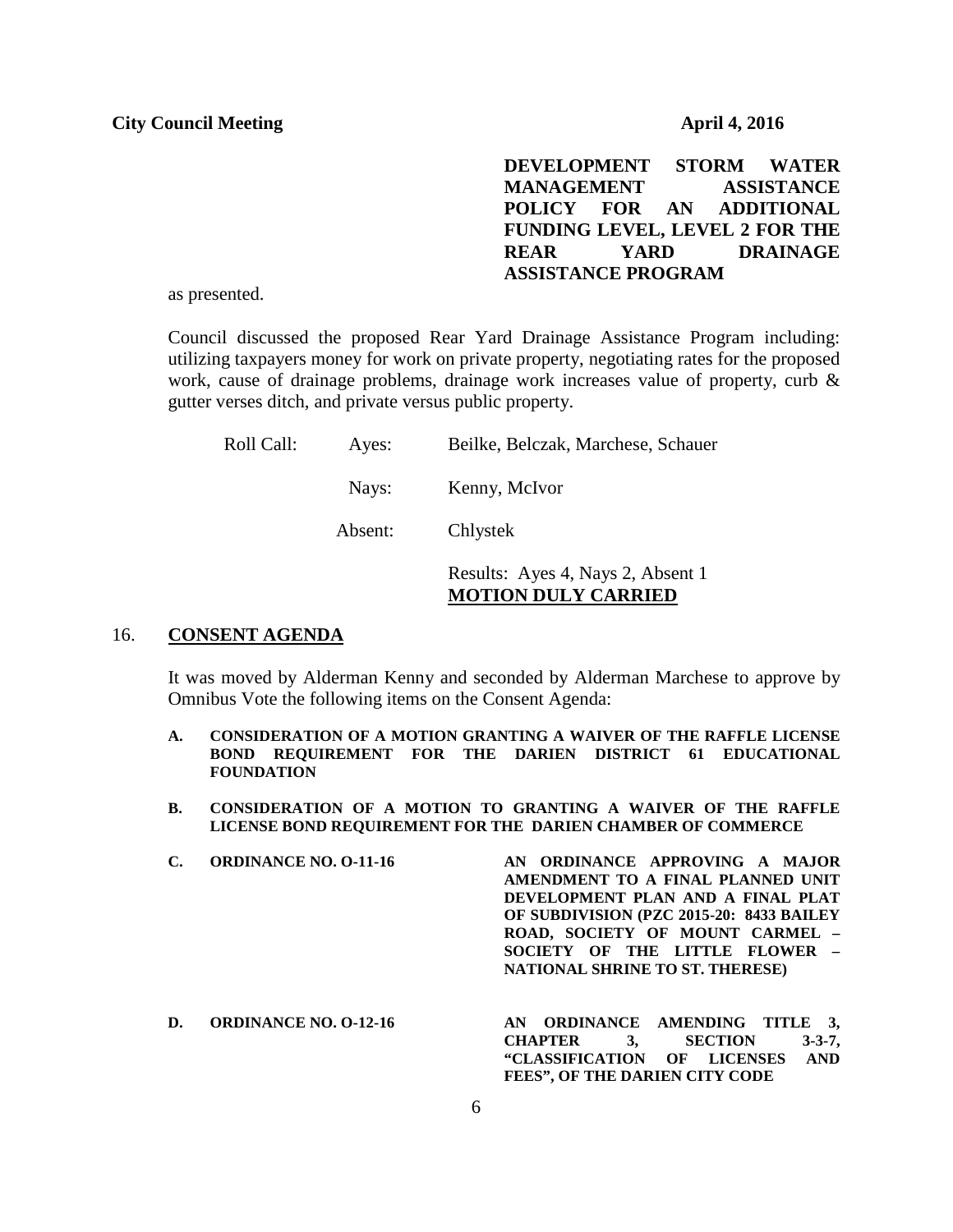| Е. | <b>RESOLUTION NO. R-39-16</b> | <b>RESOLUTION AUTHORIZING</b><br>THE<br>A<br><b>MAYOR AND CITY CLERK TO ENTER INTO</b><br>A CONTRACT EXTENSION FOR THE 2016<br>STREET SWEEPING SERVICES BETWEEN<br>THE CITY OF DARIEN AND ILLINOIS<br>CENTRAL SWEEPING IN AN AMOUNT NOT<br>TO EXCEED \$35,775.00                                                                                                                                   |
|----|-------------------------------|----------------------------------------------------------------------------------------------------------------------------------------------------------------------------------------------------------------------------------------------------------------------------------------------------------------------------------------------------------------------------------------------------|
| F. | <b>RESOLUTION NO. R-40-16</b> | RESOLUTION AUTHORIZING<br>$\mathbf{A}$<br>THE<br><b>MAYOR AND CITY CLERK TO ENTER INTO</b><br>A CONTRACT EXTENSION WITH RAG'S<br>ELECTRIC COMPANY FOR THE ANNUAL<br>2016/17 STREET LIGHT MAINTENANCE.<br>THE PROPOSED CONTRACT EXTENTION,<br>WOULD BE THE FIRST EXTENSION, YEAR 2<br>OF A THREE (3) YEAR CONTRACT<br>(PENDING APPROVAL OF FY 16-17 BUDGET)                                         |
| G. | <b>RESOLUTION NO. R-41-16</b> | RESOLUTION AUTHORIZING<br>THE<br>A<br>MAYOR AND CITY CLERK TO ACCEPT A<br>PROPOSAL FROM LAKE SHORE LIGHTING,<br>FOR THE PURCHASE OF LED STREET<br>LIGHT HEADS AT A COST NOT TO EXCEED<br>\$187,160.00 AS THEY RELATE TO<br>THE<br>CITY'S LED<br>STREETLIGHT RETROFIT<br>PROJECT (PENDING APPROVAL OF FY 16-17<br><b>BUDGET)</b>                                                                    |
| H. | <b>RESOLUTION NO. R-42-16</b> | RESOLUTION AUTHORIZING<br>THE<br>A<br>MAYOR AND CITY CLERK TO ACCEPT THE<br>REVISED UNIT PRICING FROM RAG'S<br>ELECTRIC IN AN AMOUNT NOT TO<br>EXCEED \$55,680.00 FOR THE REMOVAL OF<br>THE EXISTING STREET LIGHT HEADS AND<br>THE INSTALLATION OF THE NEW LED<br>FIXTURES AS THEY RELATE TO THE<br>STREETLIGHT RETROFIT<br>CITY'S LED<br>PROJECT (PENDING APPROVAL OF FY 16-17<br><b>BUDGET</b> ) |
| L. | <b>ORDINANCE NO. 0-13-16</b>  | AN ORDINANCE AUTHORIZING THE SALE<br>OF PERSONAL PROPERTY OWNED BY THE<br><b>CITY OF DARIEN</b>                                                                                                                                                                                                                                                                                                    |
| J. | <b>RESOLUTION NO. R-43-16</b> | <b>RESOLUTION</b><br><b>THE</b><br><b>AUTHORIZING</b><br>A<br><b>MAYOR TO EXECUTE A CONTRACT FOR</b><br>THE 2016 ROADSIDE DITCH MAINTENANCE<br>- REGRADING PROGRAM BETWEEN THE                                                                                                                                                                                                                     |

**CITY OF DARIEN AND SCORPIO**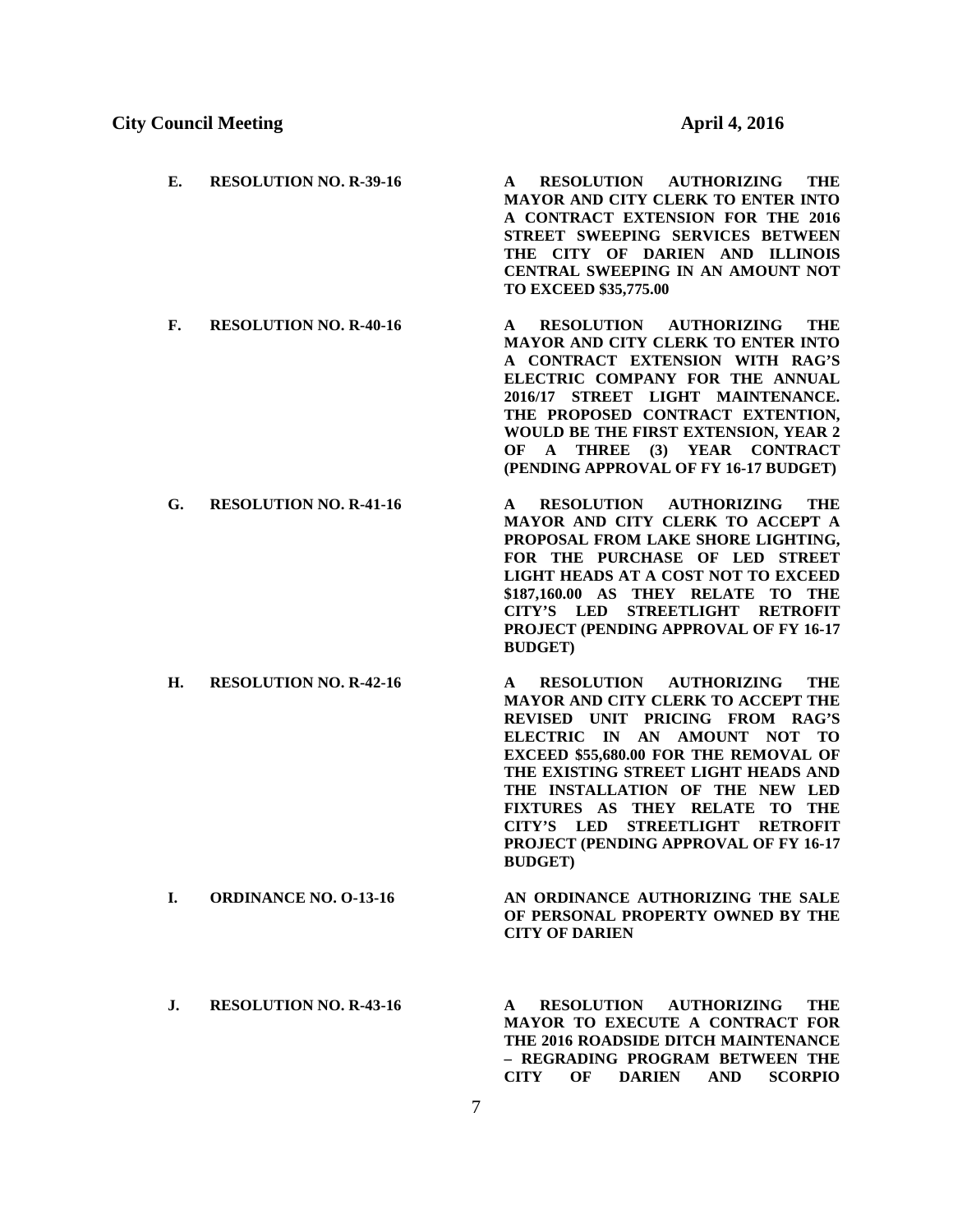**CONSTRUCTION CORP. FOR THE LAYOUT AND REPLACEMENT OF STORM SEWER PIPES AND STRUCTURES AND GRADING IN AN AMOUNT NOT TO EXCEED \$257,250.00 (PENDING APPROVAL OF FY 16-17 BUDGET)**

- **K. RESOLUTION NO. R-44-16 A RESOLUTION APPROVING A CONTRACT FOR THE 2016 CONCRETE SIDEWALK, APRON, CURB AND GUTTER REMOVAL AND REPLACEMENT PROGRAM BETWEEN THE CITY OF DARIEN AND MONDI CONSTRUCTION, INC. AND WAIVING THE \$75.00 PERMIT FEE APPLICATION TO PARTICIPATING RESIDENTS (PENDING APPROVAL OF FY 16-17 BUDGET)**
- **L. RESOLUTION NO. R-45-16 A RESOLUTION AUTHORIZING THE MAYOR TO EXECUTE A CONTRACT FOR THE 2016 STREET MAINTENANCE PROJECT BETWEEN THE CITY OF DARIEN AND SCHROEDER ASPHALT, INC. PER THE FOLLOWING SCHEDULE OF PRICING: BASE BID - \$1,452,864.56; ALTERNATE 5- CITY HALL \$76,331.98; ALTERNATE 8-** PATCHING \$75,000; AGGREGATE **SHOULDER \$34,437.50 FOR A TOTAL OF \$1,638,634.04 (PENDING APPROVAL OF FY 16- 17 BUDGET)**
- **M. RESOLUTON NO. R-46-16 A RESOLUTION AUTHORIZING THE MAYOR TO EXECUTE A CONTRACT FOR (5) VARIOUS FERTILIZER APPLICATIONS WITH TRUGREEN, LP IN AN AMOUNT NOT TO EXCEED \$20,290.00 FOR THE 2016 LANDSCAPE FERTILIZATION SERVICES AT ROADSIDE RIGHTS OF WAY AND MEDIANS OF 75TH STREET, AND CERTAIN SEGMENTS OF PLAINFIELD ROAD. ALSO INCLUDED ARE CITY OWNED FACILITIES SUCH AS THE WATER PLANT GROUNDS, THE PUBLIC WORKS FACILITY AND THE CITY HALL GROUNDS (PENDING APPROVAL OF FY 16-17 BUDGET)**

| Roll Call: | Ayes: |         |  | Beilke, Belczak, Kenny, Marchese, McIvor, |  |
|------------|-------|---------|--|-------------------------------------------|--|
|            |       | Schauer |  |                                           |  |

Nays: None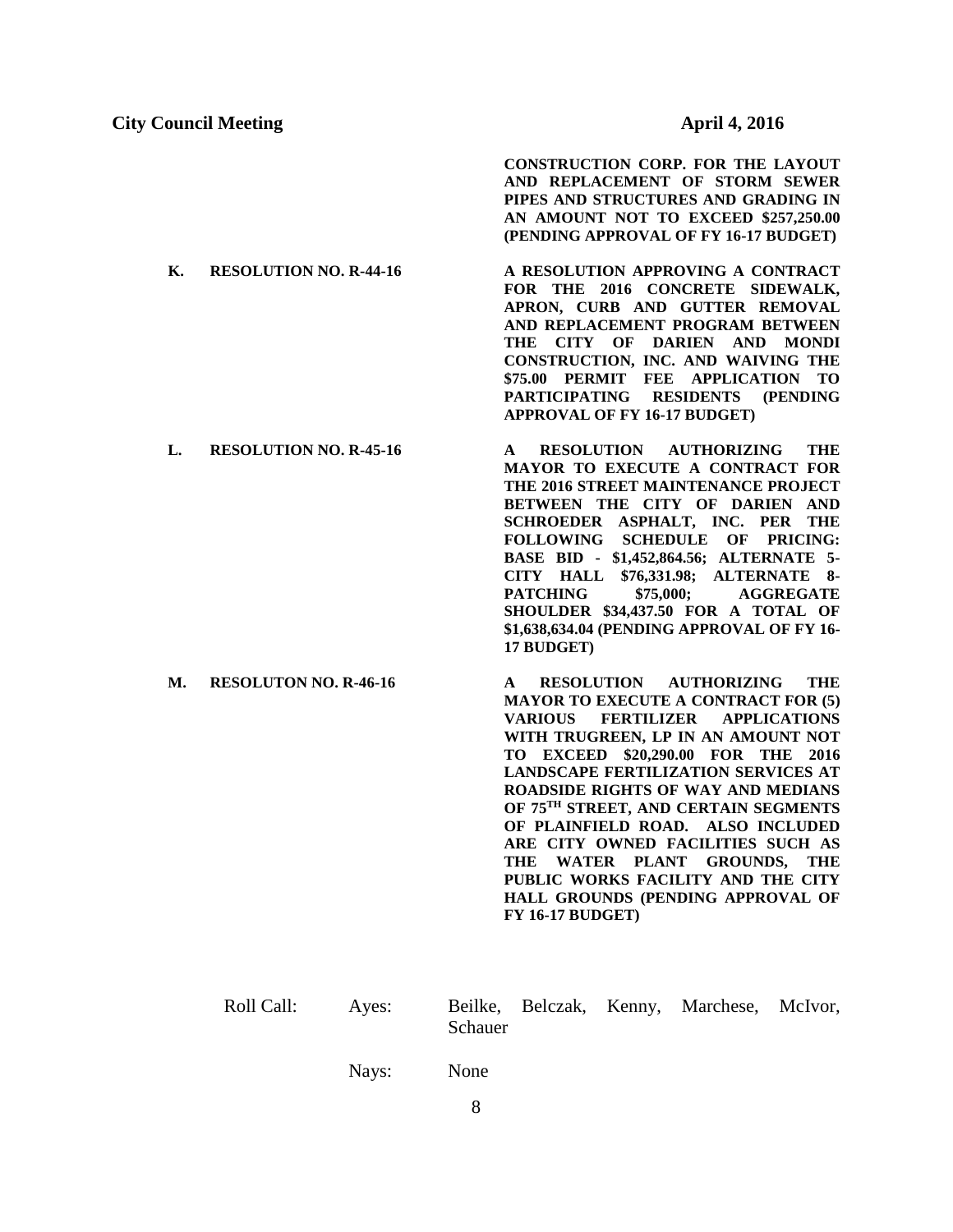Absent: Chlystek

# Results: Ayes 6, Nays 0, Absent 1 **MOTION DULY CARRIED**

#### 17. **NEW BUSINESS**

# **A. CONSIDERATION OF A MOTION TO APPROVE AN ORDINANCE APROVING THE 2016-2017 BUDGETAS AMENDED**

It was moved by Alderman Schauer and seconded by Alderman Belczak to approve the motion as amended.

After lengthy discussion, Mayor Weaver conducted a straw poll on several budget items. Council agreed to add \$5,000 for  $4<sup>th</sup>$  of July fireworks and \$5,000 for mid-block crosswalk study on Clarendon Hills Road between  $67<sup>th</sup>$  Street & Plainfield Road to the budget.

# **ORDINANCE NO. O-14-16 AN ORDINANCE APPROVING THE 2016-2017 BUDGET AS AMENDED**

Roll Call: Ayes: Beilke, Belczak, Kenny, Marchese, Schauer

Nays: McIvor

Absent: Chlystek

# Results: Ayes 5, Nays 1, Absent 1 **MOTION DULY CARRIED**

**B. CONSIDERATION OF A MOTION TO APPROVE A RESOLUTION APPROVING AN INTERGOVERNMENTAL AGREEMENT WITH THE COUNTY OF DUPAGE FOR THE PURCHASE AND INSTALLATION OF LANDSCAPE PLANTINGS WITHIN CERTAIN INTERSECTIONS OF THE 75TH STREET MEDIANS BETWEEN PLAINFIELD ROAD AND WILLIAMS STREET IN AN AMOUNT NOT TO EXCEED \$107, 265.00**

It was moved by Alderman Marchese and seconded by Alderman Kenny to approve the motion as presented.

Roll Call: Ayes: None